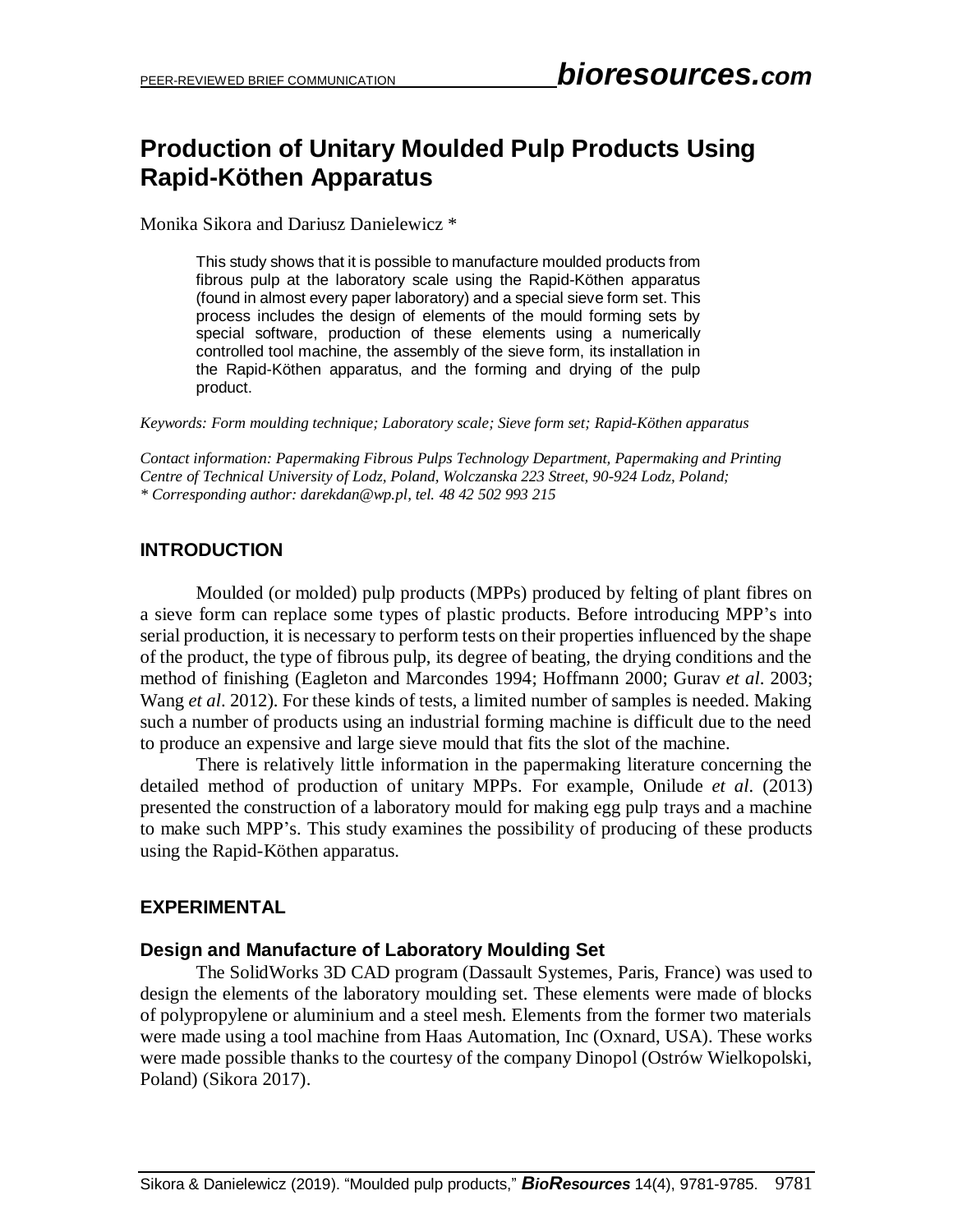#### **Fibrous Pulps, Moulding and Drying of MPPs**

MPPs were made from unbeaten bleached pine, spruce thermomechanical pulp, or waste paper pulp. The standard Rapid-Köthen apparatus was used for manufacturing of the MPPs. The vacuum pressure during forming was -0.9 MPa. After forming, the MPPs were dried in a standard laboratory drier at 70 °C to a dryness of around 6%. It is believed that with minor constructional changes in the MPP's forming set (a screw connection between the metal plate and counterform), these products could be dried together with the sieve form in the dryer, which would have a positive effect on their dimensional stability.

### **RESULTS AND DISCUSSION**

In the first stage of the study, a Rapid-Köthen apparatus was examined. The examination showed, that in the upper part of the sieve cylinder of this apparatus, there is a place where the mould set could be installed, as illustrated in Fig. 1 (Sikora 2017).



**Fig. 1.** Location in Rapid-Köthen apparatus where the moulding set can be installed. (1) Metal sieve cylinder; (2) glass cylinder for collecting pulp; (3) metal plate for mounting of moulding sieve form; (4) sieve support; (5) metal net; (6) fibrous suspension; and (7) inner part of Rapid-Köthen sieve cylinder

Further work consisted of designing and making the moulding set. It was decided to try to make an MPP for protecting a small cellular phone in a paperboard box. A technical drawing of the MPP and its 3D drawing are shown in Figs. 2A and B, respectively.



**Fig. 2.** (A) Technical and (B) 3D drawings of MPP for protection of a small cell phone against damage in a paperboard box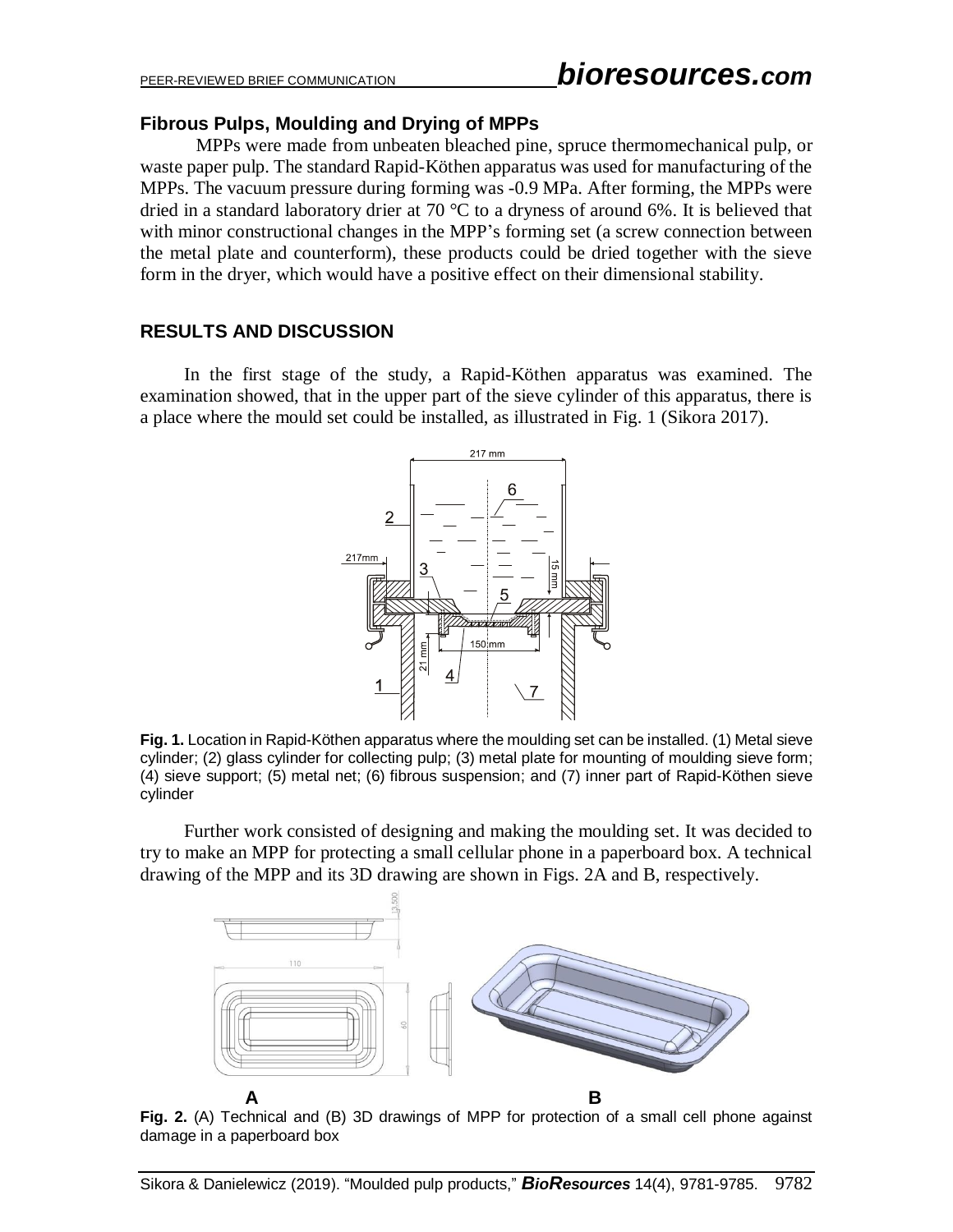A metal sieve having the shape of the product was created. The sieve was made from a metal net with openings of 0.3 mm by placing a piece of the metal net on the polypropylene sieve-shaped form (Fig. 3A) and shaping it by hitting it with a small hammer until the shape of the product was obtained. The polypropylene sieve-shaped form was designed in SolidWorks software and then produced from the rectangular piece of polypropylene using a digital tool machine. The sieve produced by this method is presented in Fig. 3B (Sikora 2017).



**Fig. 3.** (A) Polypropylene sieve-shaped form and (B) metal sieve

The other parts of the form set were a sieve support and a round metal plate needed to mount the set of elements of the sieve in the Rapid-Köthen apparatus. They were also designed in the SolidWorks software and made from a rectangular block of polypropylene and an aluminium plate, respectively, using the digital tool machine. At the bottom of the sieve support, several dozens of holes were drilled in order to enable the action of the vacuum on the pulp slurry through the sieve while forming the pulp product in the cylinder of the Rapid-Köthen apparatus. The sieve support, the metal plate, and the assembly are shown in Fig. 4 (Sikora 2017).



**Fig. 4.** Sieve support (A) (inner side), round metal plate (B), and the assembly of parts A and B (C). Note: The metal net was placed between the sieve support and the metal plate in Fig. 4C.

To remove the MPP from the sieve form, a counterform was used. The counterform was built of two parts: a polypropylene form having the shape of the MPP and a rectangular metal plate. The polypropylene form had many openings, while the metal plate had a valve on its upper surface to connect to the vacuum.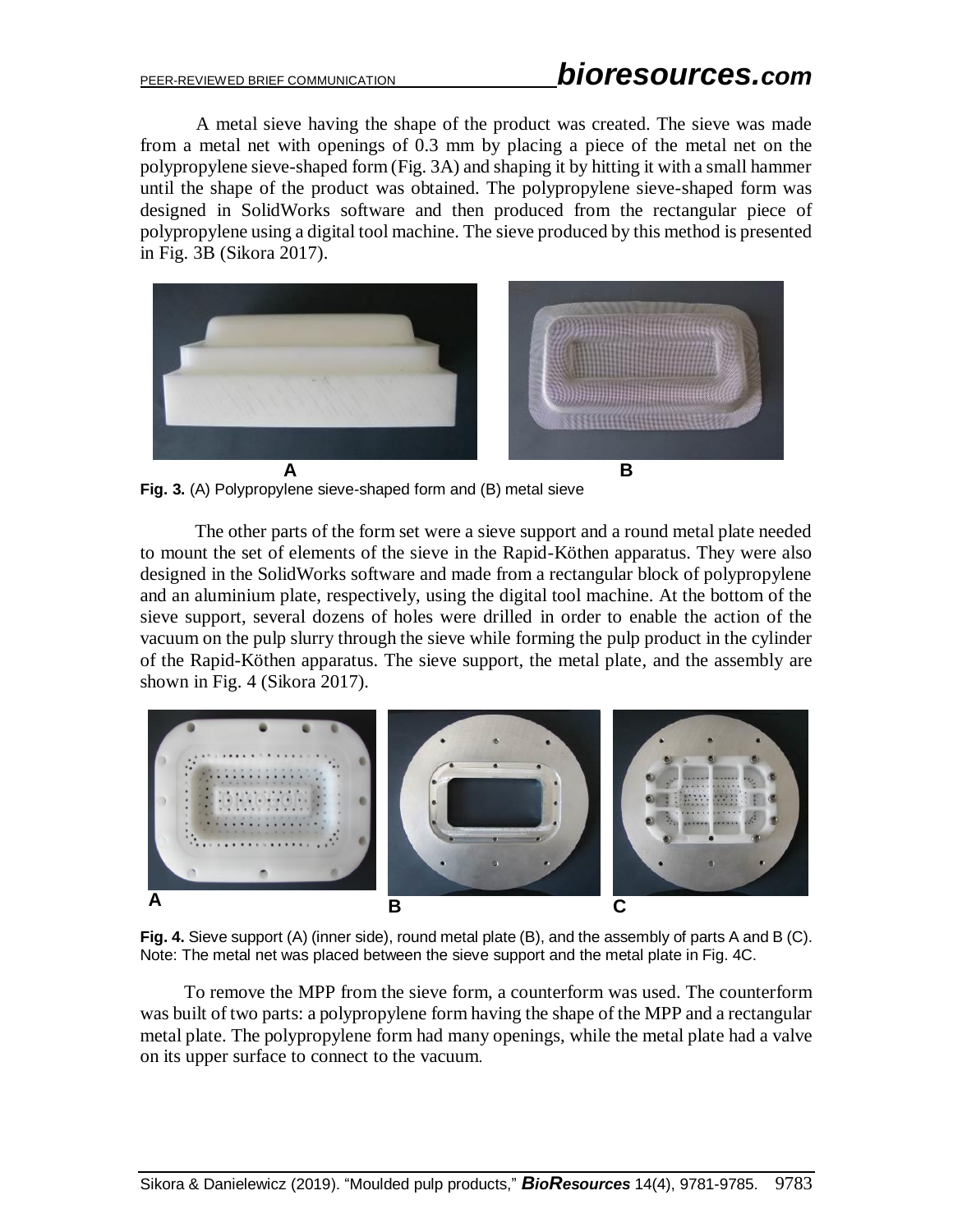# PEER-REVIEWED BRIEF COMMUNICATION *bioresources.com*



**Fig. 5.** Counterform (A), metal plate with the vacuum valve (B) and two of these parts assembled together (C)

The process of making the MPP using the moulding set and the Rapid-Köthen apparatus consisted of the following steps, as shown in Fig. 6: (A) placing the set in the forming cylinder of the Rapid-Köthen apparatus; (B) applying the cylinder for collection of fibrous slurry on the sieve cylinder, sealing of these two cylinders, and pouring 5 L of pulp slurry into the upper cylinder, which contained 5 g of oven-dried pulp; (C) activating the vacuum to remove the water from the fibre slurry and opening the upper cylinder; (D, E) putting the counterform on the sieve form and removing the formed pulp product from it using vacuum; and (F) drying the product in an air-convection oven set at 105 °C (Sikora 2017).



**Fig. 6.** Stages of manufacturing of MPP in Rapid-Köthen using the moulding technique. (A) Sieveform in Rapid-Köthen apparatus; (B) forming of MPP; (C) MPP after finishing of forming; (D) removing MPP using the counterform; (E) MPP on the counterform; and (F) MPPs prepared from bleached pine pulp, waste paper pulp and CTMP pulp after drying